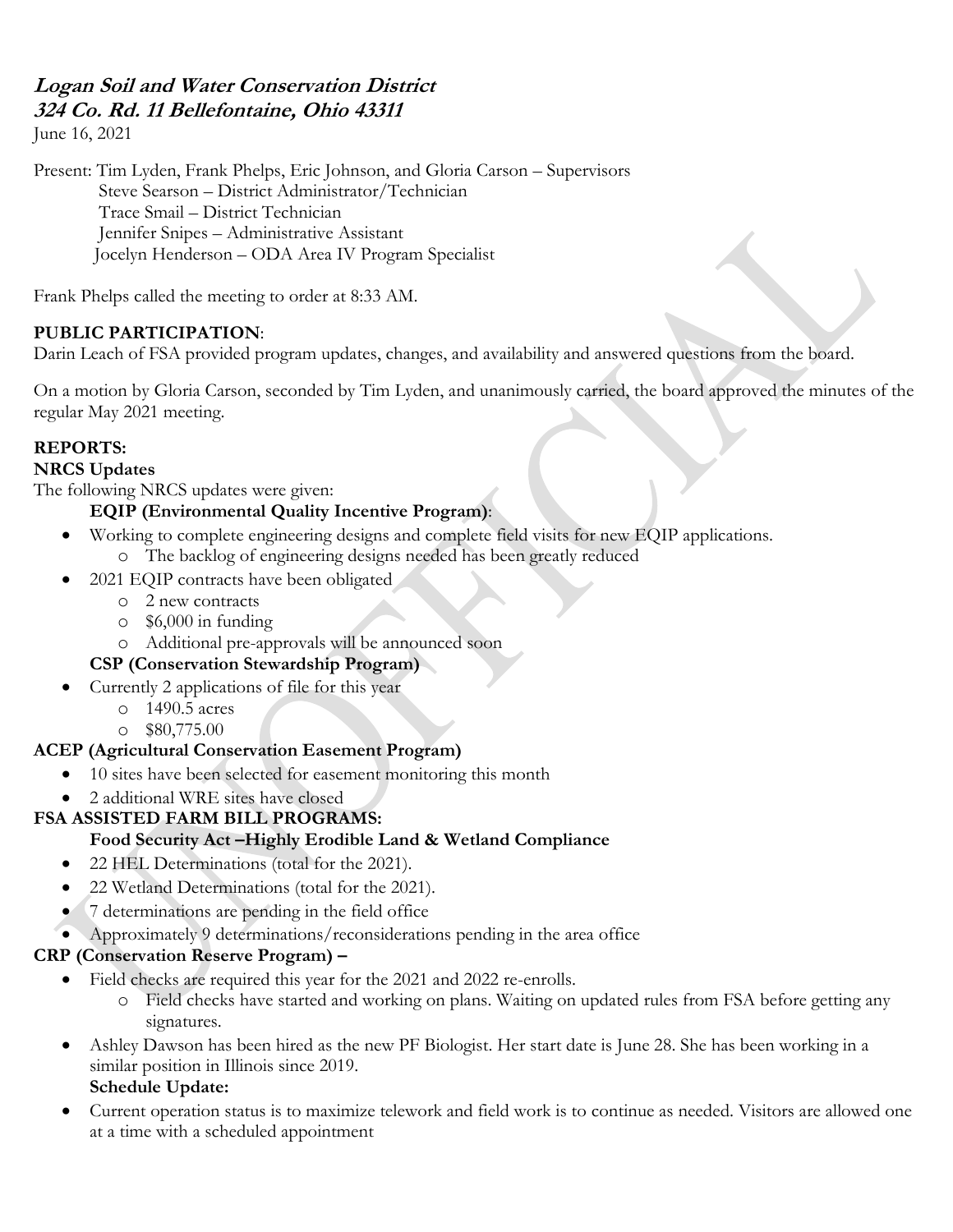• Leisha is on annual leave June 14-18. LaRae Baker will be acting DC.

#### **ODA Updates**

Jocelyn Henderson was in attendance and provided updates from the ODA.

# **MNM & Technical Updates**

Steve reported that there were no manure complaints. Steve has been working on numerous waterway designs, plans, and construction checks. He has also been working on quite a few inventory and evaluations. Currently, he is also training our new technician hire, Trace Smail in the field and in the office on computer work.

# **Board Reports**

None

# **FINANCIAL REPORTS:**

The financial reports were reviewed. On a motion by Tim Lyden, seconded by Eric Johnson the financial reports for the month ending May 31, 2021 were unanimously approved.

On a motion by Tim Lyden, seconded by Gloria Carson, and unanimously passed with Frank Phelps abstaining the board voted to approve a \$200 scholarship to Ohio Forestry Association for Beau Young to attend Camp Canopy.

# **OLD BUSINESS:**

The Carbon Sequestration Cover Crop Grant was discussed. SWCD was waiting on a signed agreement from Logan Solid Waste that was received 6/8/21. Public notice of the grant was placed in the Bellefontaine Examiner on 06/10/21 and the deadline for applications is 06/25/21.

Jennifer Snipes let the board know that we received thank you notes from some Indian Lake Elementary Schools 3rd/4<sup>th</sup> graders for participating in Ag Day.

Jennifer let the board know we received a thank you note from ILWP for the personal donations that were made by the board and staff in memorial of Don Phelps.

# **NEW BUSINESS:**

An update on the progress of the sales tax levy was given.

Jennifer gave an update on the nominees for the election. She has called five nominees and three have accepted. She has visited one to get their bio information started and will be contacting the other new nominee as well as the incumbent to get their bios soon.

The annual meeting was again discussed feedback from Jill was provided by Steve. The board decided that a Sunday afternoon event may draw more participants and they like that idea. They would still like to do a picnic as opposed to food trucks but will wait on the prices for final determination.

Marsha Roberts was nominated by Tim Lyden for the Conservation Farm Family of the Year. Eric Johnson seconded that motion and it unanimously passed. Jennifer will contact Marsha for acceptance of the nomination and then contact Janelle about getting a sign.

Jennifer let the board know that Logan County will be the host site for the 2022 Area IV Envirothon. She discussed a couple of the possible sites and let the board know she will keep them updated.